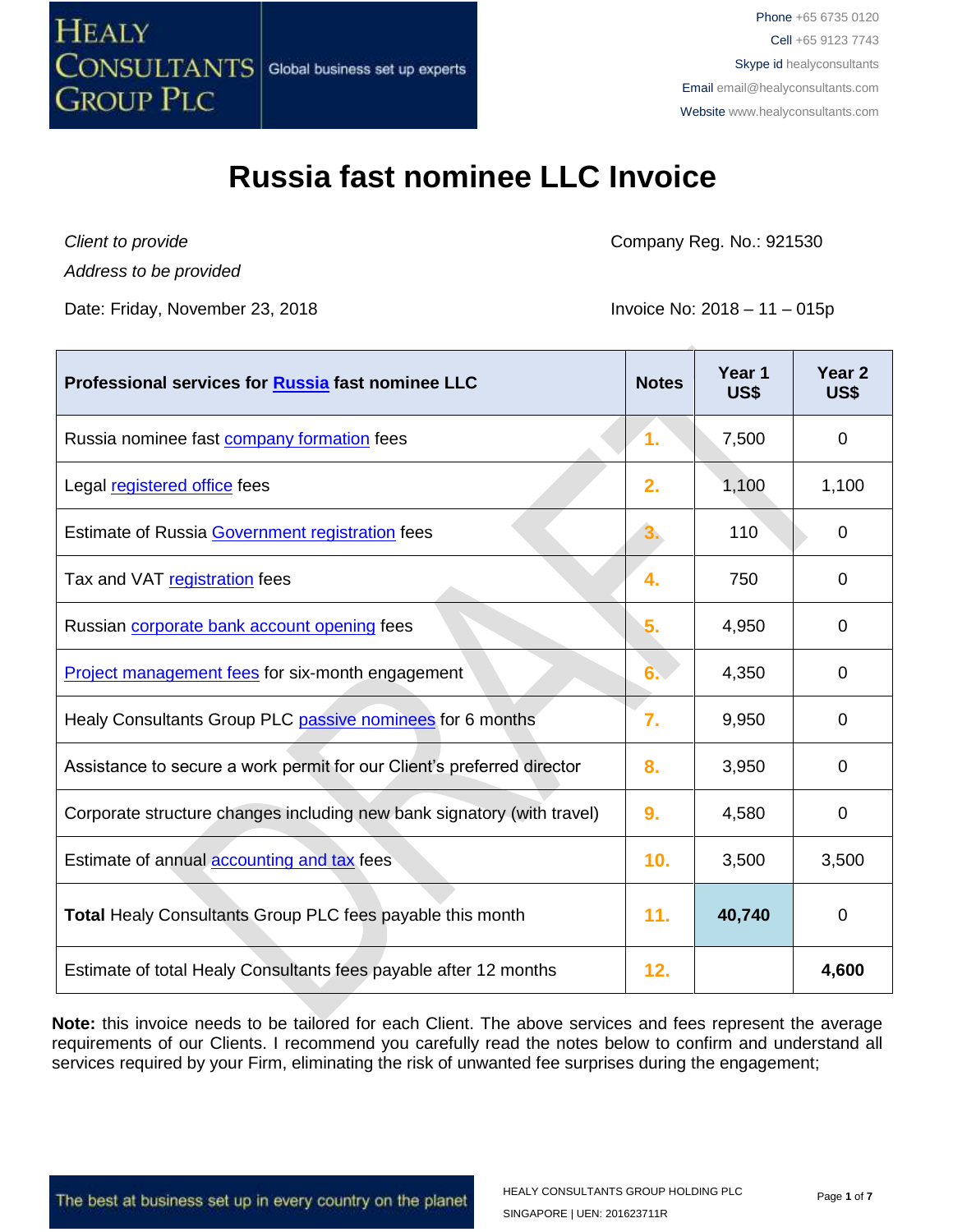

#### *Notes to invoice above*

**1.** Healy Consultants Group PLC's fees to legally register our Clients' Russian LLC with Healy Consultants Group PLC temporary professional, passive nominee shareholders and directors and bank signatory. Within [six weeks \(click link\),](http://www.healyconsultants.com/russia-company-registration/fees-timelines/#timelines) my team and I will email you i) a company registration number ii) a corporate bank account number iii) a city center business address iv) a tax number and iv) a proforma Russia sales invoice template;

Our fee also includes: **i)** choosing the optimum regulatory license for our Client's business activities; **ii)** reserving a company name with [EGRUL;](http://egrul.nalog.ru/) **iii)** settling our accountant and lawyer fees and iv) preparing a high quality company incorporation application for **EGRUL**;

All [engagement fees](http://www.healyconsultants.com/company-registration-fees/) (click link) are agreed and paid up front and agree to the fees published on our country web pages. Consequently, there are no hidden fees or surprises or ambushes throughout the engagement. All engagement deadlines are agreed up front in the form of [a detailed project plan,](http://www.healyconsultants.com/index-important-links/example-project-plan/) mapping out deliverables by week throughout the engagement term.



Every week during the engagement, Healy Consultants Group PLC emails our Client a detailed email engagement [status update.](http://www.healyconsultants.com/index-important-links/weekly-engagement-status-email/) Our Client is immediately informed of engagement problems together with solutions. In your preferred language, your dedicated engagement Project Manager can communicate via phone, Skype, WhatsApp, Viber, sms, WeChat, Telegram, QQ, Facebook Messenger or Line Messenger;

- **2.** In accordance with the [Federal Law on Limited Liability Companies 08.02.1998 \(click link\),](http://www.consultant.ru/popular/ooo/) a Russian company shall as from the date of its incorporation have a legal registered office in Russia, to which all official Government communications and notices may be addressed. To comply with this statutory requirement, Healy Consultants Group PLC Russia business office will be the registered office address for your Russia Company. Thereafter, this address will be used to receive government correspondence including **i)** tax letters; **ii)** notice of the legal annual return; and **iii)** all government communications. Most of our Clients wish to place [Healy Consultants'](http://www.healyconsultants.com/corporate-outsourcing-services/company-secretary-and-legal-registered-office/) office address on invoices, contracts, websites and business cards;
- **3.** This fee is an estimate of Government costs payable during your Firm's engagement. All Government fee payments will be supported by original receipts and invoices. Examples of Government costs include **i)** reserving the company name; **ii)** obtain the certificate of incorporation from the [Unified Centre of State](http://egrul.nalog.ru/)  Register [of Legal Entities](http://egrul.nalog.ru/) (EGRUL); **iii)** register for [Social Insurance Fund](http://fss.ru/) and **iv)** register with [Federal Tax](http://www.nalog.ru/rn77/)  [Office.](http://www.nalog.ru/rn77/) Following engagement completion, Healy Consultants Group PLC will refund our Client any excess of funds received over actual Government costs paid;
- **4.** In accordance with the [Tax Code of the Russian Federation,](http://www.russian-tax-code.com/) each resident company needs to register for tax and VAT at the [Federal Tax Service;](https://www.nalog.ru/eng/1.html)
- **5.** Healy Consultants PLC will be pleased to open a Russia corporate [bank account,](http://www.healyconsultants.com/russia-company-registration/banking/) without your travel. It is a time-consuming task, Healy Consultants will shelter our Client from the administrative challenges. As you can appreciate, it is a challenging task to secure corporate bank account approval through a newly formed company, when shareholders, directors and bank signatories reside overseas.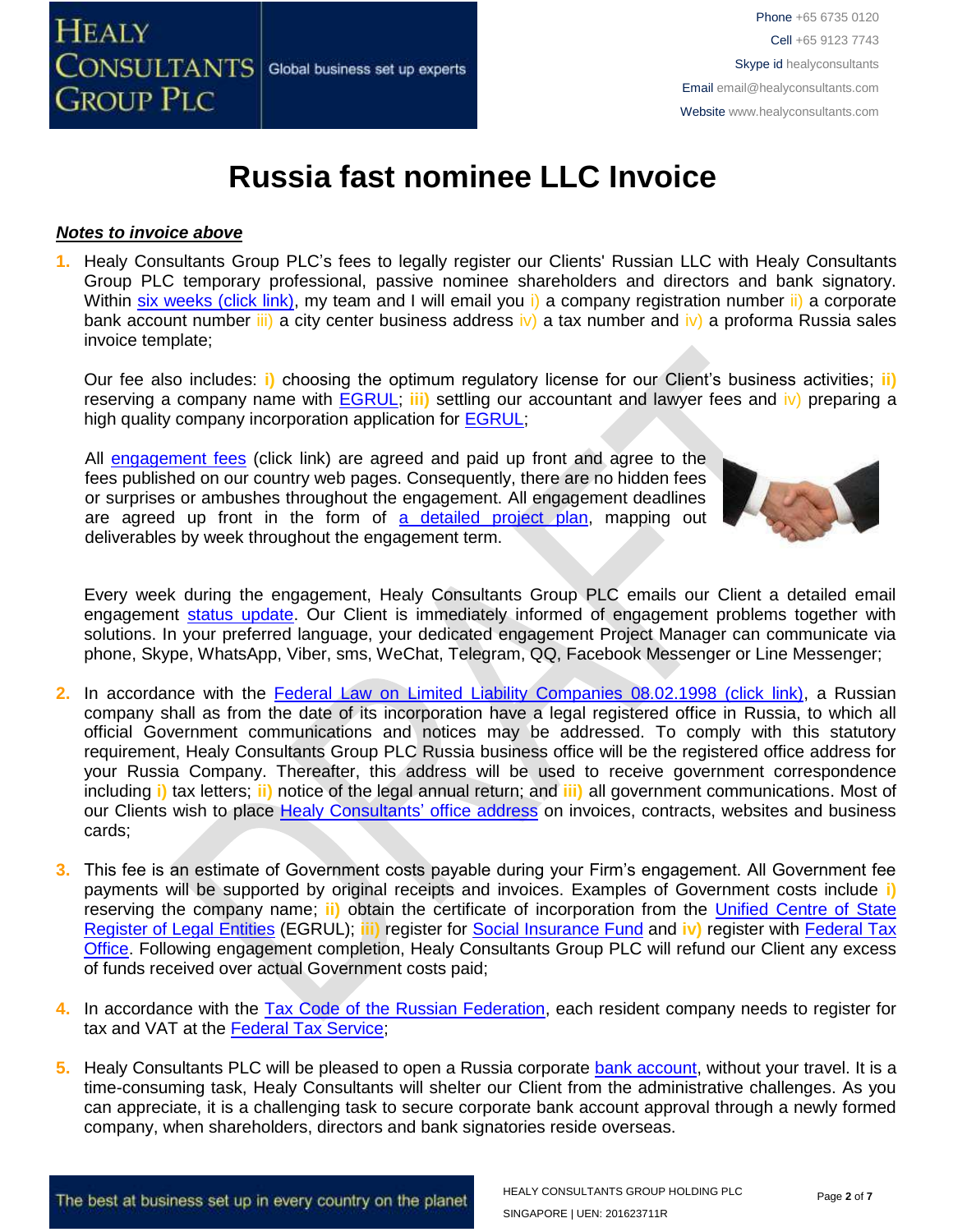

At the beginning of the engagement, Healy Consultants Group PLC will secure corporate bank account approval using our professional, passive nominee shareholder, director and bank signatory. We will prepare a quality business plan for the bank; to optimize the probability of corporate bank account approval.

Following completion of business set up, our Client will appoint their preferred shareholders and directors and bank signatory. Depending on our Client business and nationality, there is a 20% probability the banks will request beneficial owners and future bank signatories to travel for a one hour bank interview. Healy Consultants will try its best to negotiate with the bank for a travel exemption. If our Client must travel to Russia for corporate bank account opening, Healy Consultants will refund our Client US\$950;







The banks enjoy ultimate power of approval of corporate bank account applications. Consequently, guaranteed success is outside of Healy Consultants' control. What is inside our control is the preparation and submission of a high quality bank application that maximizes the likelihood of approval. Global banks continue to tighten corporate bank account opening procedures, their internal compliance departments completing more thorough due diligence of Clients. Consequently, our Clients should expect the bank account approval period to take up to 4 weeks. See also note below for further details on timelines for bank signatory changes. Furthermore, global banks now require evidence of proof of business in the country where the corporate bank account will be, including sales contracts or lease agreement;

- **6.** Healy Consultants Group PLC project management fees relate to time and resources dedicated to:
	- **a.** thoroughly research and plan Russia business set up for our Client;
	- **b.** devising strategies to **i)** minimise the total engagement period **ii)** complete the engagement without our Client's represenatatives travelling **iii)** avoid the need for a [Russian shareholder](http://www.healyconsultants.com/national-shareholder-services/) and **iv)** avoid the need for a specific regulatory license;
	- **c.** agreeing the optimum corporate structure with our Client;
	- **d.** submitting a high-quality company incorporation application to [EGRUL](http://egrul.nalog.ru/) (click link);
	- **e.** choosing the optimum regulatory license for our Client business activities (if required);
	- **f.** injecting the paid up share capital on our Client's behalf;
	- **g.** collating and supervising the legalisation and attestation and translation of Client documents;
	- **h.** weekly detailed engagement [status updates](http://www.healyconsultants.com/index-important-links/weekly-engagement-status-email/) to our Client and weekly Friday conference calls;
	- **i.** payment of retainer fees to multiple local lawyers and accountants;
	- **j.** ensuring our Client complies with local regulations and legally owns and controls the new entity;
	- **k.** ascertain the specific accounting, tax, legal and compliance considerations;
	- **l.** finding solutions to [challenges that occur](http://www.healyconsultants.com/engagement-project-management/) throughout the engagement;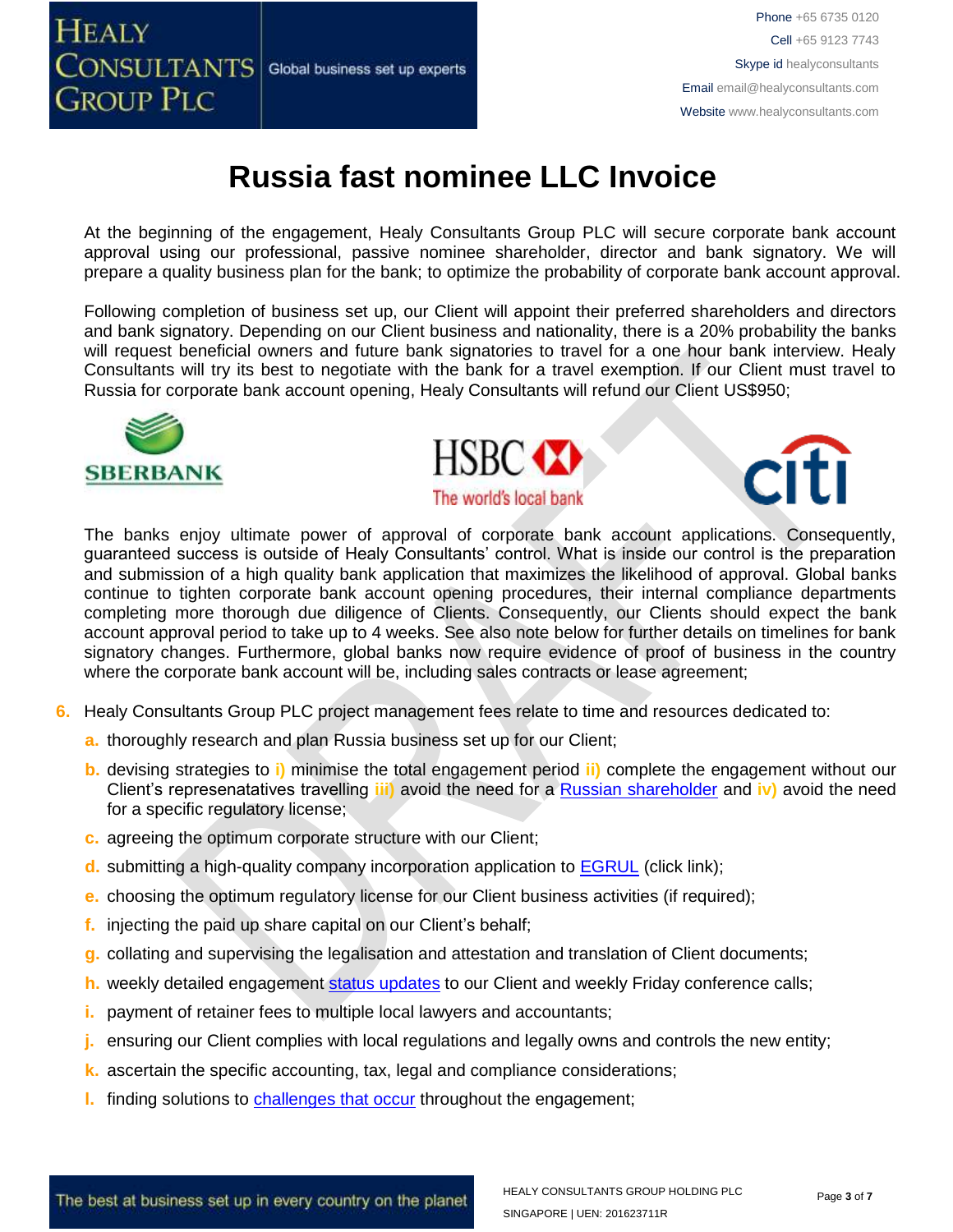

- **m.**determining the local and international tax obligations of the new entity, including corporate income tax, payroll taxes, withholding tax and sales taxes.
- 7. In accordance with [Federal Law on Limited Liability Companies 08.02.1998 \(click link\),](http://www.consultant.ru/popular/ooo/) all Russian companies must have at least **i)** 1 shareholder and **ii)** 1 director of which one needs to be resident in Russia. Appointment of Healy Consultants Group PLC professional, passive nominee shareholders and directors and bank signatory enables our Client to **i)** sales invoice customers within one month and **ii)** sign contracts and lease premises.

If required, Healy Consultants will be pleased to provide our Clients with a full package of passive professional nominee services for four months. Our fee is US\$9,950 for this service for six months for one director and one shareholder. Our fee to provide only a country resident director or one resident shareholder is [US\\$9,950](http://www.healyconsultants.com/corporate-advisory-services/nominee-shareholders-directors/resident-director-services/) per appointee per annum;

- **8.** Every bank signatory of a Russian corporate bank account must hold a Russian work visa. Consequently, we recommend our Clients' to appoint a resident director who will also be the bank signatory. Thereafter, Healy Consultants will help our Client secure a Russian work visa for our Client. If required, Healy Consultants will be pleased to assist your firm obtain business [visa](http://www.healyconsultants.com/russia-company-registration/formation-support-services) approvals. Our fee is US\$4,950 for the first employee, US\$3,950 for the second employee, US\$2,950 per employee thereafter. Our employee visa fees includes preparation of a quality visa application and submitting to the correct Government immigration officers. The Government enjoys ultimate power of approval of visa applications. Consequently, guaranteed success is outside of Healy Consultants' control. What is inside our control is the preparation and submission of a high quality immigration visa application that maximizes the likelihood of visa approval;
- **9.** Following business set up completion, Healy Consultants Group PLC assists our Client appoint their preferred shareholders and directors and the bank signatory. Depending on our Client business and nationality, this process can take up to 4 months;

This fee covers Healy Consultants' professional fee to assist our Client secure the amended company statutes. This includes our fee to draft and submit applications to the Public Notary for their legalization and to [Unified Centre of State Register of Legal Entities \(EGRUL\)](http://egrul.nalog.ru/) to **i)** seek approval for share purchase **ii)** change company name **iii)** change business activity **iv)** change director and company shareholder. Our Client's new director will need to be present in front of the Public Notary to sign the legal forms, no exceptions. All of the changes made will be reflected on the amended company statutes. Appointing new and resigning old shareholders and directors is a complex, lengthy process; exacerbated by inefficient Government Departments;

Before the Russian bank approves our Clients' preferred bank signatory, the bank in-house Legal and Compliance Department will request additional Know Your Customer documents. Change of corporate structure and of bank signatory is a time-consuming task, but Healy Consultants will shelter our Client from the administrative challenges.

Unfortunately, only Director(s) of companies can become a bank signatory of a Russian bank account. Consequently, all bank signatories are required to obtain work permit in Russia. All Russian banks will also request the bank signatory to sign in front of the bank officer. Consequently, travel to Russia is compulsory, no exceptions. Healy Consultants Group PLC will prepare a business plan for the bank to optimize the probability of corporate bank account approval. This is the hardest part of the engagement;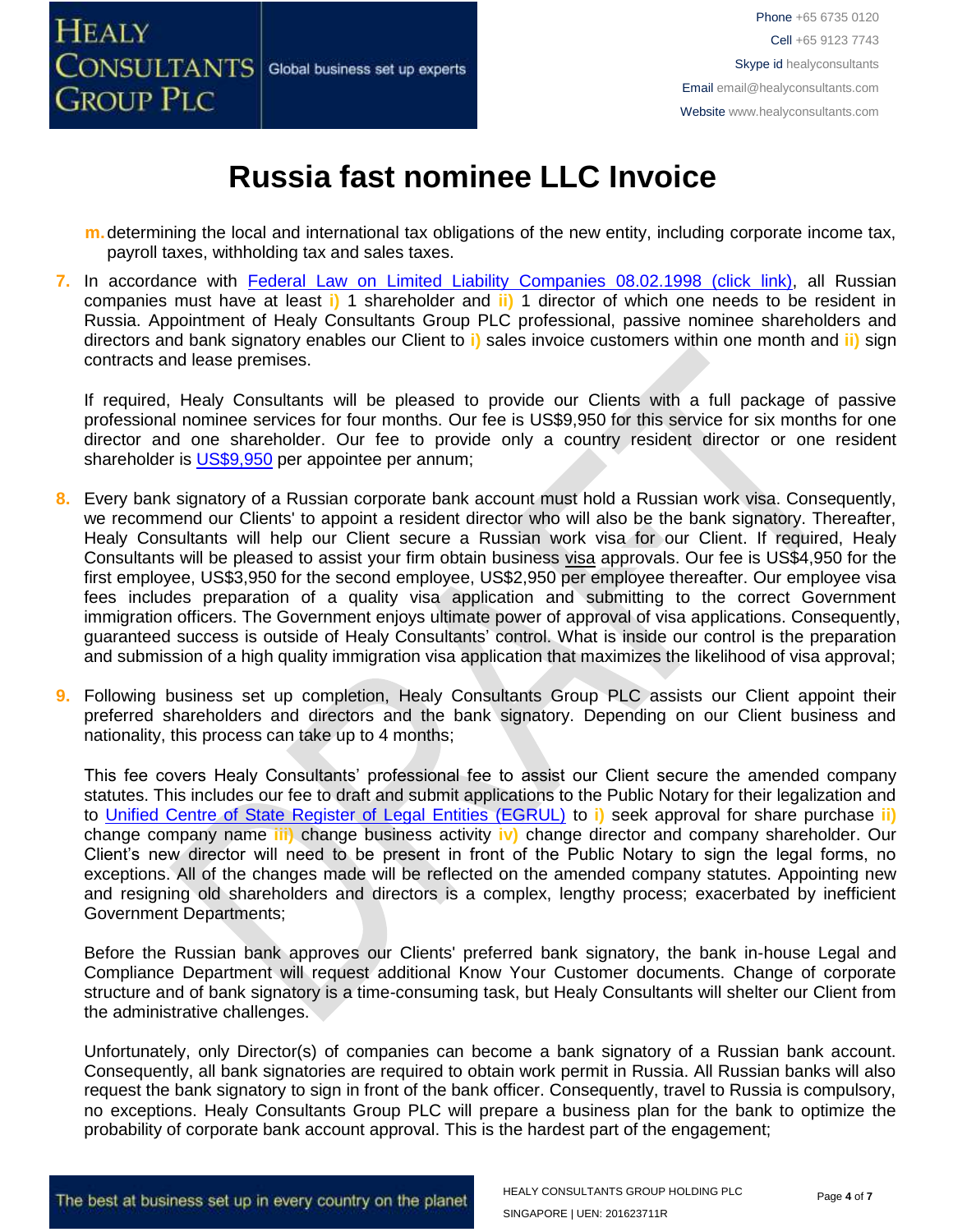

Realistically and so you can plan your business, our Client will be able to log into e-banking within 7 weeks from the time Healy Consultants supplies the corporate bank account number to you, as outlined on our [web page;](http://www.healyconsultants.com/russia-company-registration/turnkey-solutions/)

**10.** For an active trading company, these [accounting and tax](http://www.healyconsultants.com/russia-company-registration/accounting-legal/) fees are an estimate of Healy Consultants fees to efficiently and effectively discharge your annual company accounting and tax obligations. Following receipt of a set of draft accounting numbers from your company, Healy Consultants will more accurately advise accounting and tax fees. For a dormant company, Healy Consultants fees Group PLC are only US\$950;



- **11.** All fees quoted in this invoice correspond to fees quoted [on Healy Consultants' website.](http://www.healyconsultants.com/company-registration-fees/) Please review this invoice carefully to identify errors. During the rush of the business day, it is possible that Healy Consultants inadvertently made fee calculation errors, typing errors or omitted services or omitted historic fee payments from Clients. In the unfortunate event you identify invoice errors, please revert to me directly re the same. I apologize in advance if I or my staff made invoice errors;
- **12.** Assuming our Clients re-engage Healy Consultants in year 2, this fee is an estimate of the fees payable next year, 12 months after the date of company registration;
- **13.** The fees quoted in this invoice are a prediction of the fees required to efficiently and effectively complete this engagement in a timely manner. If during the engagement Healy Consultants realizes that the project is more complex than anticipated, requiring a large additional investment of time, my Firm will revert to request additional fees. If Healy Consultants completes the engagement faster and more easily than expected, Healy Consultants is happy to refund some fees to our Client;
- **14.** In accordance with the [Federal Law on Limited Liability Companies 08.02.1998 \(click link\),](http://www.consultant.ru/popular/ooo/) the minimum share capital requirement for a Russian LLC is US\$300 (or equivalent of RUB10,000). These funds must be deposited to a local corporate bank account before company incorporation is complete. To optimize engagement efficiency and minimize delays, Healy Consultants is happy to deposit these funds on behalf of our clients;
- 15. In accordance with the [Federal Law on Limited Liability Companies 08.02.1998 \(click link\),](http://www.consultant.ru/popular/ooo/) every Russian company director must have a russian work permit. It takes at least 4 months to secure work permit approval. To efficiently and effectively secure company registration in a timely manner, most of our Clients request Healy Consultants to appoint a temporary nominee resident director. If required, Healy Consultants resident director service fee amounts to US\$9,950 per annum;
- **16.**If our Client and Healy Consultants properly plan this engagement, our Clients will *not* have to travel during this engagement. Healy Consultants will efficiently and effectively and aggressively complete company registration and corporate bank account opening in a timely manner without our Client's presence. Instead, our Client will need to **i)** sign and get documents legalized in the embassy in their country of origin and **ii)** courier the originals to Healy Consultants office;

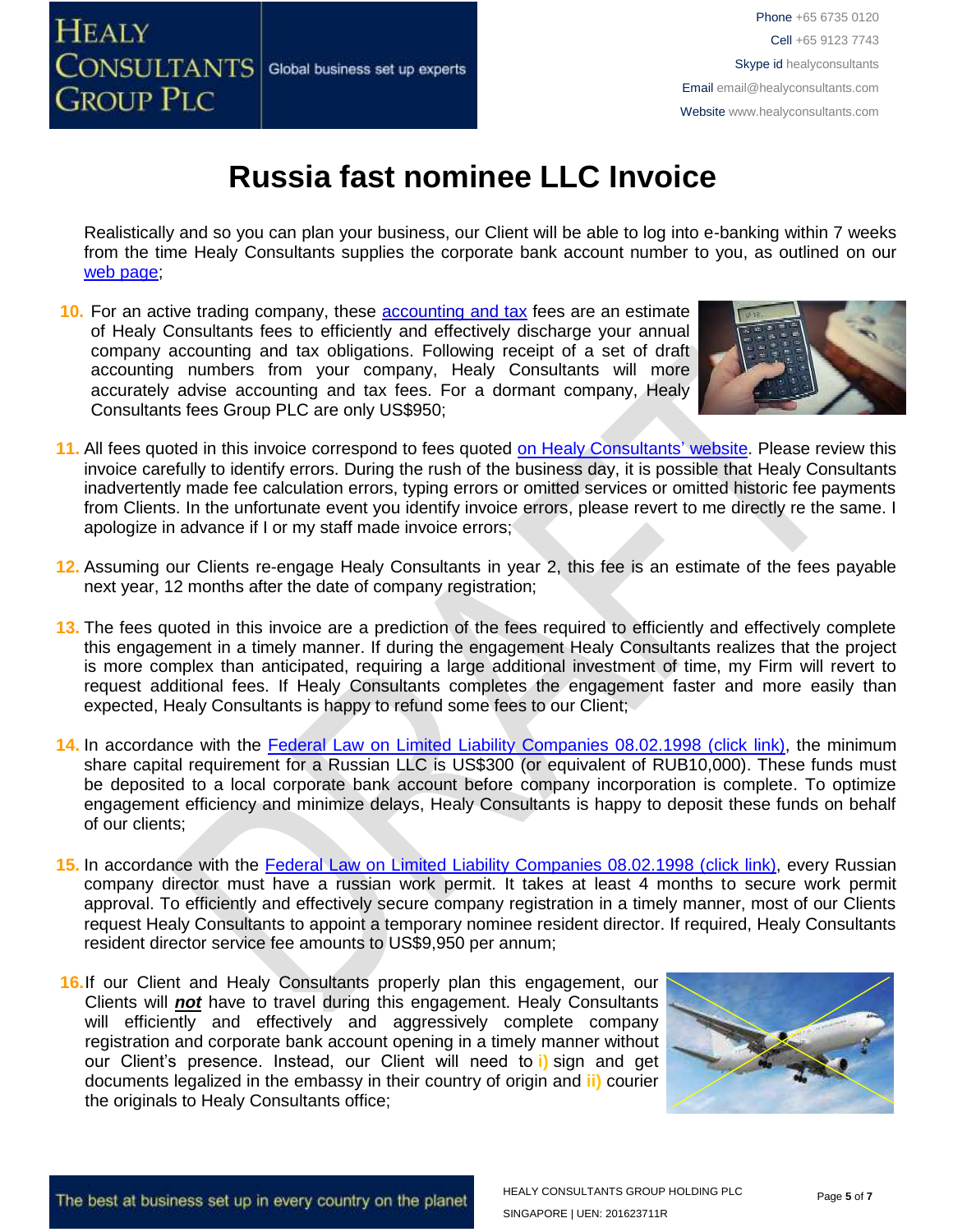

- **17.** Russian LLC's with assets of RUB60 million or annual income over RUB400 million are required to undergo an annual audit and file annual audit reports with the Russian [Federal Tax Service;](https://www.nalog.ru/eng/1.html)
- **18.** Monthly, quarterly and mid-year Government tax obligations include **i)** monthly payroll reporting and **ii)** monthly and quarterly VAT and corporation tax return filing. If you need our help, Healy Consultants can complete monthly Government reporting for a monthly fee of US\$960. Healy Consultants monthly support will include **i)** receive in dropbox the monthly invoices from our client **ii)** label monthly bank statement transactions **iii)** preparation and submission of VAT returns **iv)** monitor monthly profit levels to minimize tax **v)** submission of monthly employee payroll reporting;
- **19.** It is important our Clients are aware of their personal and corporate tax obligations in their country of residence and domicile. Let us know if you need Healy Consultants help to clarify your local and international annual tax reporting obligations;
- **20.** Depending on our Client business and nationality, the Government may require a special regulatory license to carry on your business in the country. Healy Consultants will assist our Client secure license approval. There may be additional fees for this service;
- **21.** During the engagement, shareholders and directors' documents may need to be translated into the local language; before the Government and Bank approves company registration and corporate bank account opening respectively. Consequently, our Client should budget for possible additional translation and embassy attestation fees. Either our Client or Healy Consultants can complete this administrative task;

As always, Healy Consultants will negotiate with all third parties to eliminate or reduce additional engagement costs. For transparency purposes, all third party fee payments will be supported by original receipts and invoices. Examples of possible third party payments include **i)** embassy fees **ii)** notary public costs **iii)** official translator fees;

- 22. Some of our Clients' require an *immediate country solution*. With this strategy, within a day Healy Consultants can supply our Client **i)** an existing dormant Russia company number and **ii)** an already approved Russia corporate bank account number and **iii)** a business address. Turnkey solutions are attractive to those entrepreneurs who wish to immediately close a country deal, sign a contract or invoice a customer;
- **23.** Some of our Clients engage Healy Consultants to [recruit](http://www.healyconsultants.com/corporate-outsourcing-services/how-we-help-our-clients-recruit-quality-employees/) local employees. We have a lot of experience in this area and we are quite skilled at securing quality candidates for our Clients';
- **24.** To assist our Clients to minimize foreign exchange costs, we offer the payment in SG\$, Euro, Pounds or US\$. Kindly let me know in which currency your Firm prefers to settle our fees and I will send an updated invoice, thank you;
- **25.** As stipulated on our [business website](http://www.healyconsultants.com/) and in section 3 of our engagement letter, Healy Consultants will only commence the engagement following **i)** settlement of our fees and **ii)** completion and signing of our legal engagement letter;